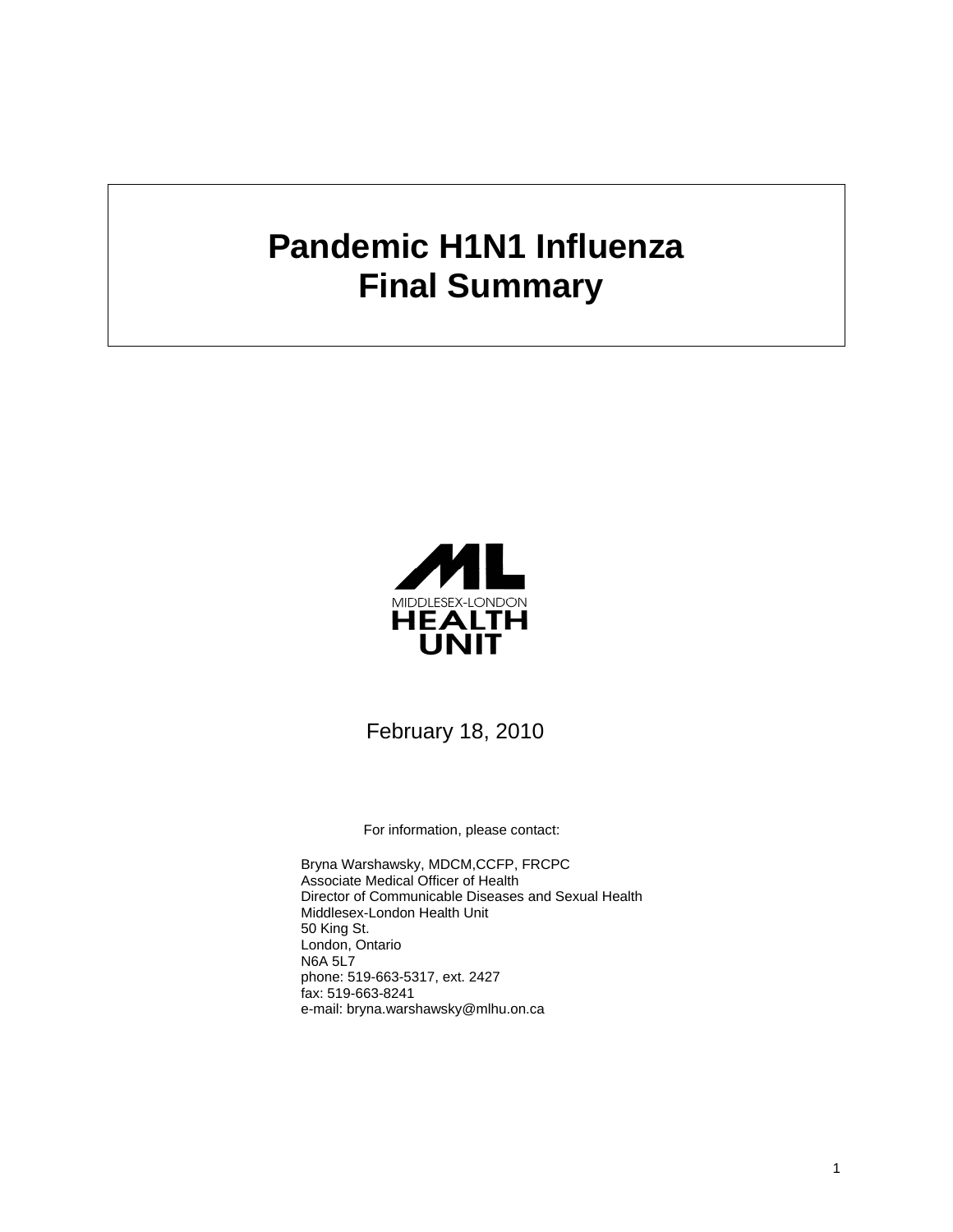© Copyright 2010 Middlesex-London Health Unit 50 King Street London, Ontario N6A 5L7

Cite reference as: Middlesex-London Health Unit (2010). Pandemic H1N1 Final Summary. London, Ontario: Author.

All rights reserved.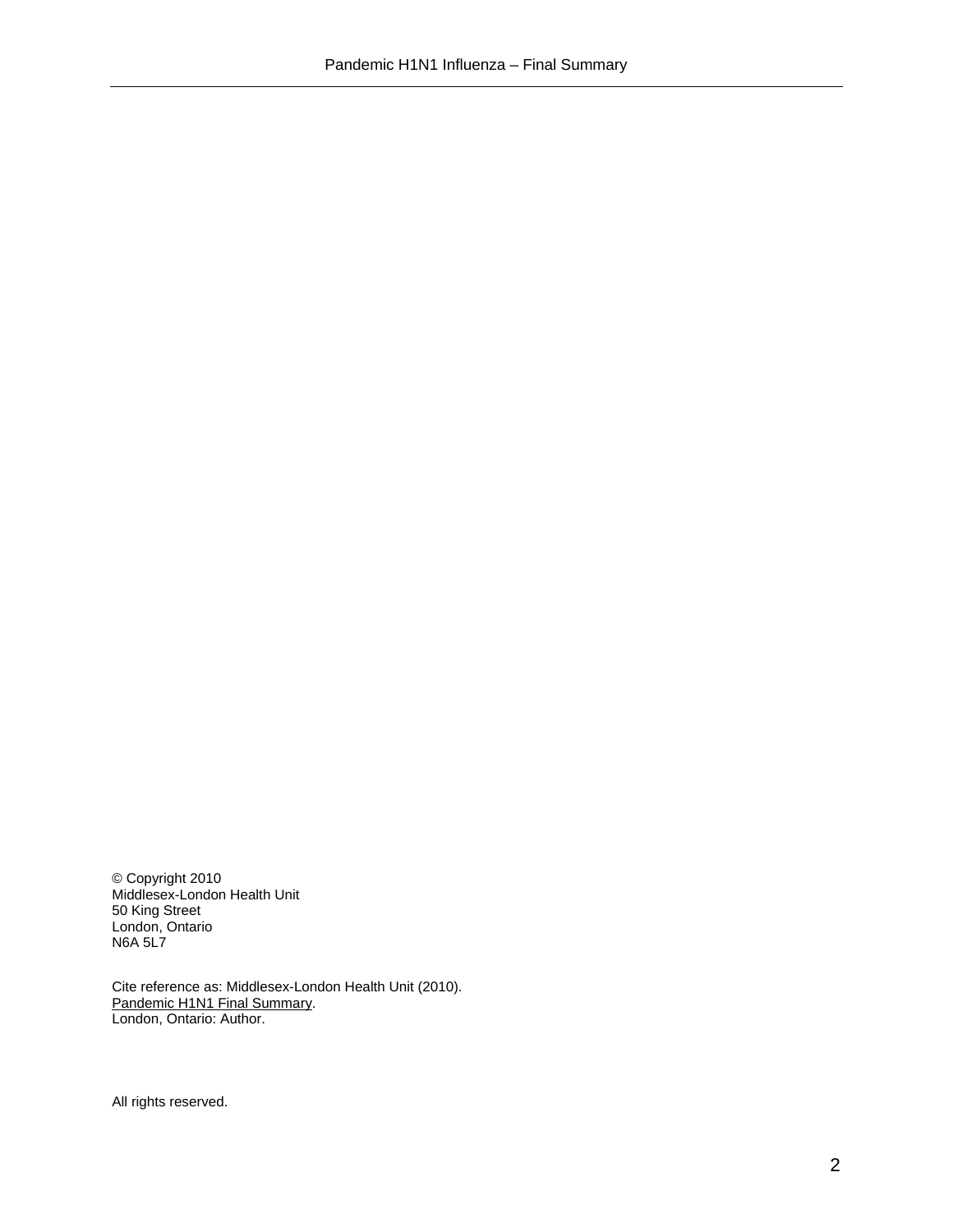# **Table of Contents**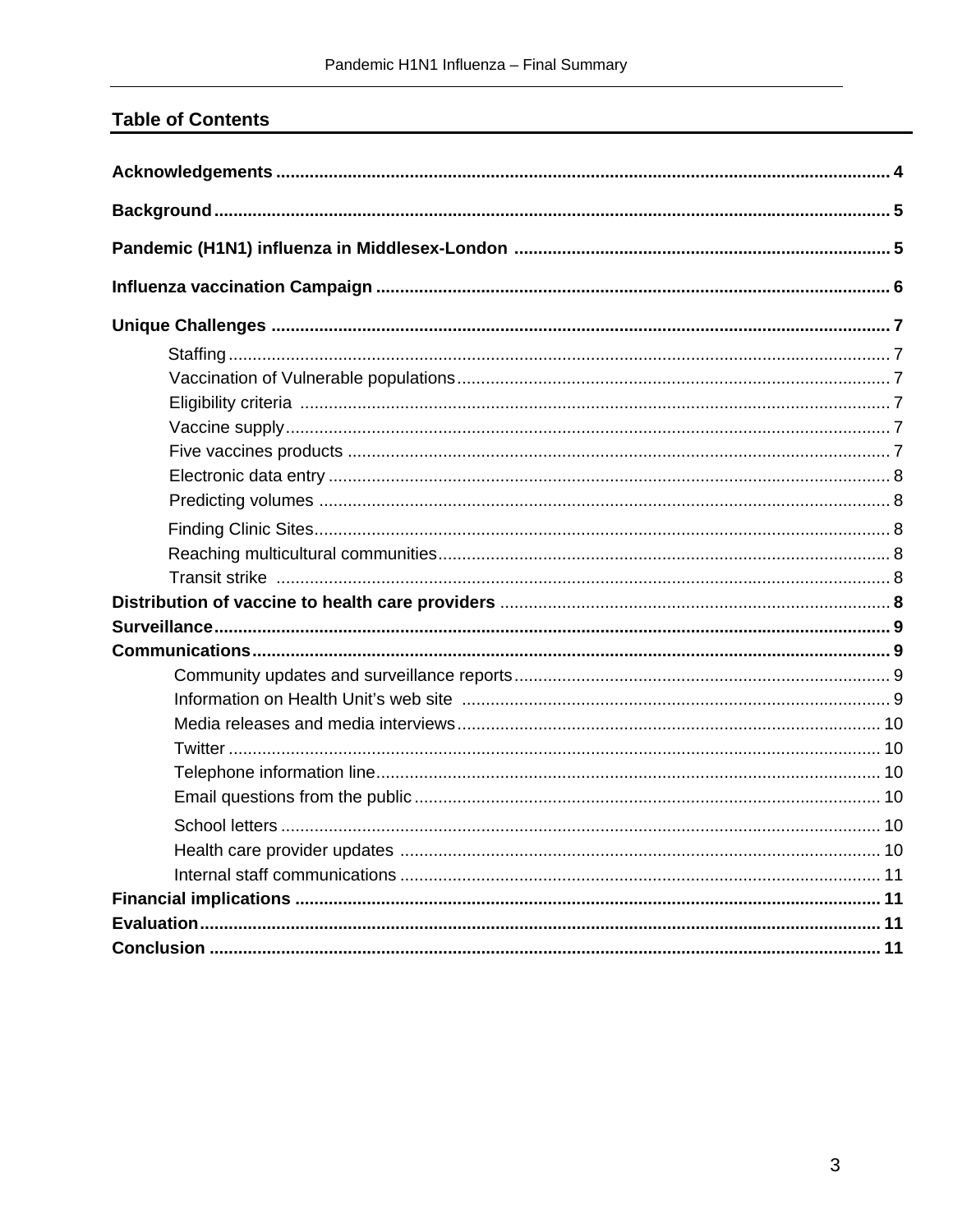### **Acknowledgements**

We would like to acknowledge all the Health Unit staff members for their exceptional dedication to client service and their tireless efforts and commitment during the Pandemic H1N1 response. As well, we extend our sincere appreciation to the many community partners and volunteers for their tremendous co-operation and support in staffing the clinics, providing locations for the clinics, disseminating information about the pandemic and the clinics, and providing the information used to compile the weekly surveillance report. A campaign of this magnitude could not have been so successfully implemented without the involvement of many dedicated individuals and organizations.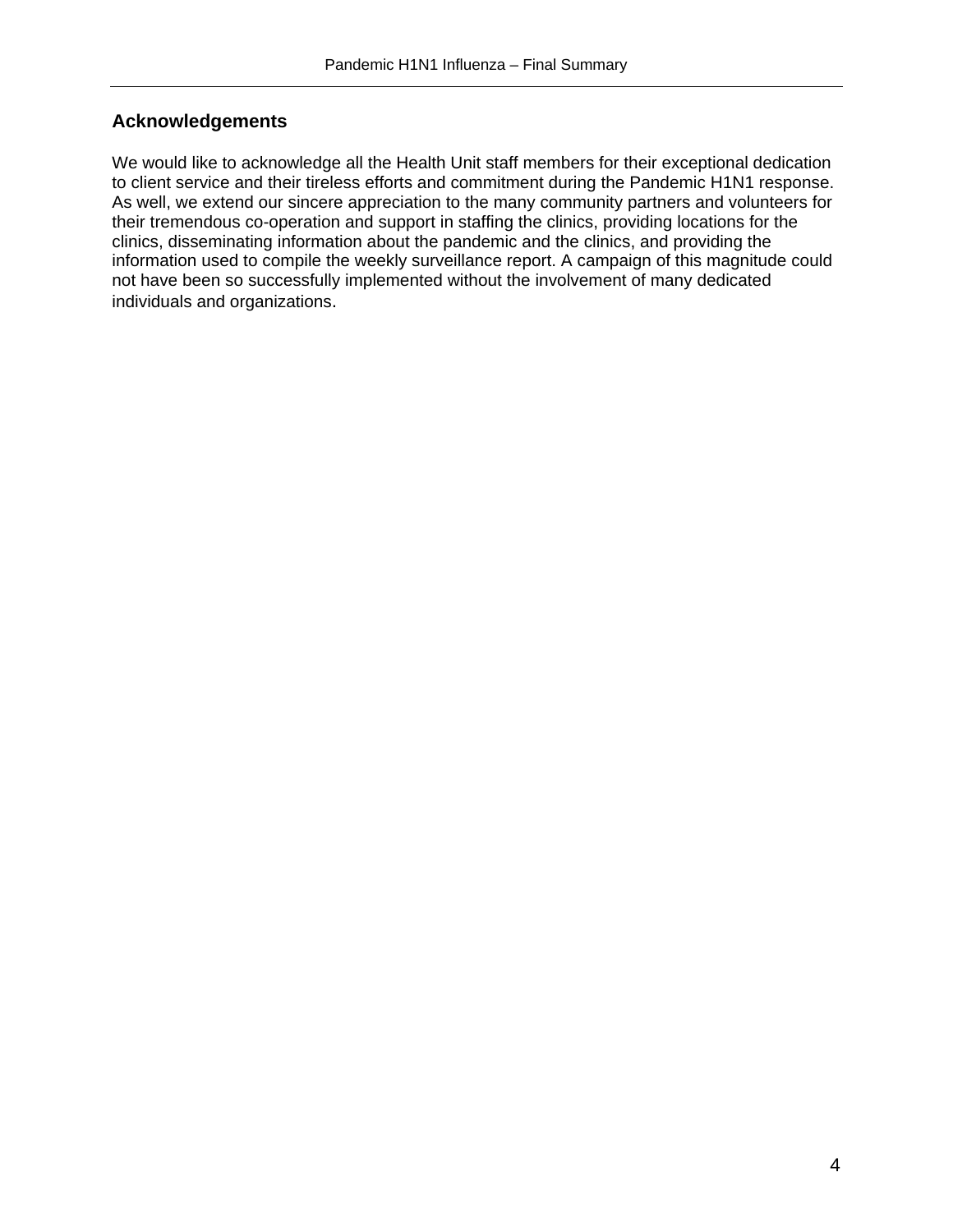## **Background**

On May 21, 2009, the Board of Health received report No. 067-09 "New H1N1 Influenza Virus – Outbreak Response in Middlesex-London" which described the Pandemic H1N1 influenza situation and response in the spring of 2009. On September 17, 2009, the Board received report No. 118-09 "Pandemic (H1N1) Influenza – Board of Health Update #2" which provided information on the preparation and planning that the Health Unit undertook over the summer in anticipation of increased Pandemic H1N1 influenza activity in the fall of 2009 and the need to deliver a large immunization campaign. The current Board of Health Report No. 018-10 "Pandemic H1N1 Influenza – Final Summary" provides an overview of the impact of Pandemic H1N1 in Middlesex-London and the Health Unit's response during the second wave of Pandemic H1N1 influenza, including a summary of the mass immunization campaign.

#### **Pandemic (H1N1) influenza in Middlesex-London**

The first Middlesex-London resident with laboratory-confirmed Pandemic H1N1 was reported on May 6, 2009. His infection was acquired during travel to Mexico. By the end of the summer, 23 laboratory-confirmed Pandemic H1N1 influenza cases, and 29 influenza A cases that were quite likely to be the Pandemic H1N1 strain were reported to the Middlesex-London Health Unit. This represented mild influenza activity in comparison to other areas of the province such as the Greater Toronto Area and Ottawa, where the first wave of influenza was more widespread.

The second wave of influenza activity in Middlesex-London began in early October, 2009. Influenza activity peaked in the last two weeks of October and decreased steadily until the beginning of December 2009, since which time very little influenza activity has been noted. Between September 2009 and January 29, 2010, 201 laboratory-confirmed cases of Pandemic H1N1, and 138 influenza A cases that were quite likely to be Pandemic H1N1 were reported. It should be noted that laboratory-confirmed cases represent only a fraction of the total number of people affected by Pandemic H1N1 influenza since, as recommended, most people with influenza-like symptoms did not seek medical care and only selected people were tested if they did seek care.

In total since the arrival of Pandemic H1N1 influenza, 224 laboratory-confirmed cases of Pandemic H1N1 influenza, and 167 influenza A cases that were quite likely to be Pandemic H1N1 were reported among Middlesex-London residents. Figure 1 found in Appendix A contains a graph indicating the date of onset or date of laboratory confirmation of the laboratoryconfirmed cases. Of the laboratory-confirmed cases of Pandemic H1N1 influenza, or influenza A quite likely to be Pandemic H1N1 influenza, 92 people were hospitalized, and eight people died. The deaths occurred in an infant, four adults and three seniors, most of whom had underlying medical conditions.

Based on reports to January 23, 2010, there have been a total of 1,826 hospitalizations among people with laboratory-confirmed Pandemic H1N1 influenza in Ontario. Of these people, 19% have ended up in the intensive care unit and/or on a ventilator. Of the hospitalized cases, 78% have occurred since September 1, 2009. A total of 127 people in Ontario with laboratoryconfirmed Pandemic H1N1 influenza have died; of these deaths, 80% have occurred since September 1, 2009.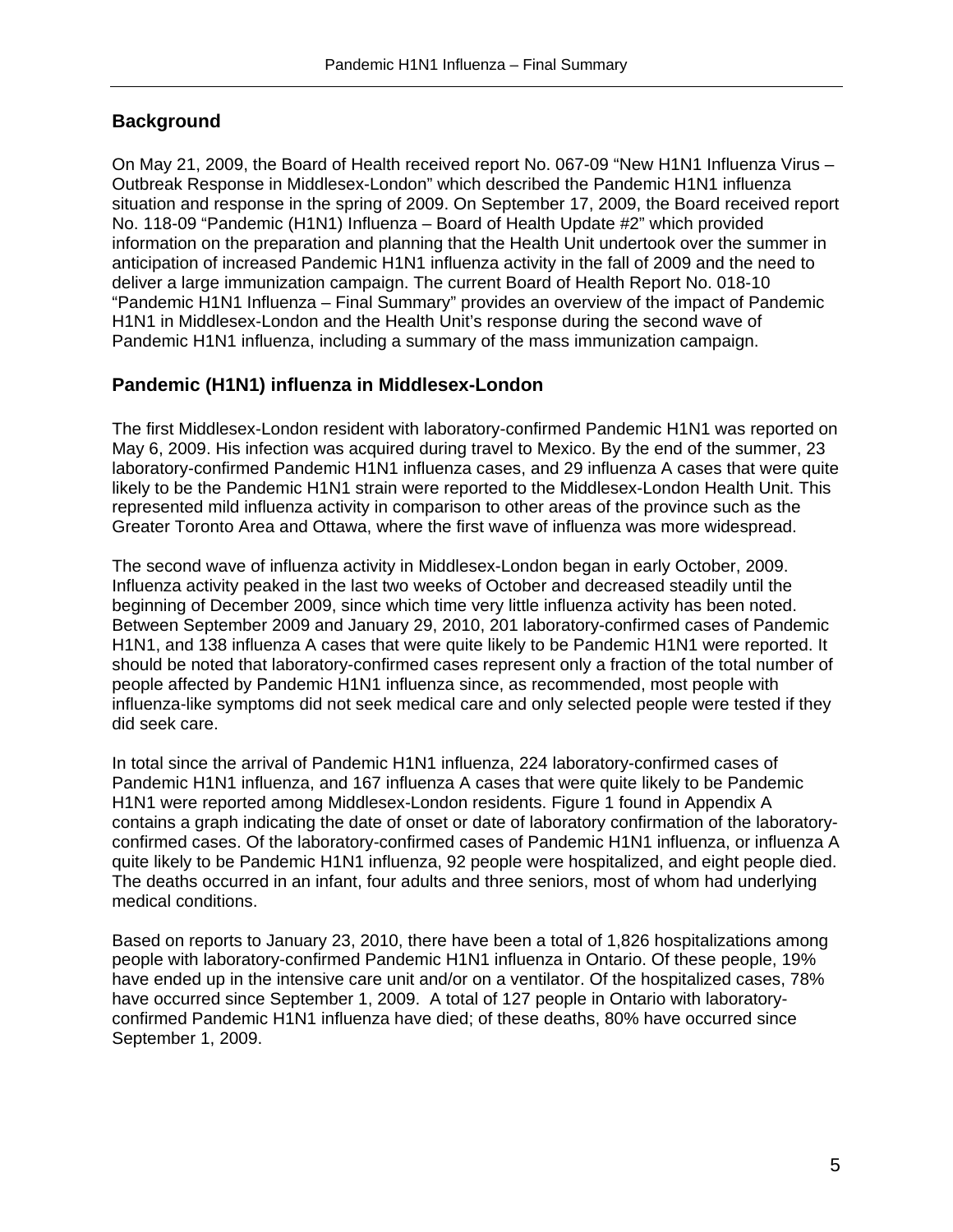#### **Influenza vaccination campaign**

The seasonal influenza vaccine was offered to those 65 years of age and over at nine clinics held in October 2009. The Pandemic H1N1 influenza vaccine became available on October 26, 2009. From that date until December 17, 2009, the Health Unit ran 111 large community clinics and several smaller clinics for select populations including harder to serve groups such as those in homeless shelters, detention centres and subsidized housing complexes. Home visits to provide the Pandemic H1N1 vaccine were made to those who could not leave their homes. Since December 7, 2009, the walk-in Immunization Clinic at 50 King Street has also been offering influenza vaccinations at its Monday, Wednesday and Friday walk-in clinics. Five smaller catch-up community clinics were offered in January 2010 providing additional opportunities for those who had not been vaccinated in 2009 and for those children who required a second dose of the H1N1 vaccine (a second dose was recommended for all children 6 months to less than 3 years of age and for children 3 years to less than 10 years of age with underlying medical conditions). By the end of the campaign, a total of 116 community clinics had been held.

Of the 111 larger community clinics where Pandemic H1N1 influenza vaccine was offered in 2009, 18 took place in Middlesex County and 93 took place in the City of London. Of the catchup clinics in January 2010, one was held in Middlesex County and four were held in London. The 30 clinics from October 27 to November 11 were for high risk groups only (children from 6 months to less than 5 years of age, people less than 65 years of age with underlying medical conditions, health care providers, pregnant women, and household contacts of those less than 6 months of age or those with problems with their immune systems). Eligibility for the subsequent 20 clinics from November 12 to 17 expanded progressively to include people 65 years of age and older with underlying medical conditions, and elementary and secondary school students. From November 18 to December 17, 2009, the 61 clinics provided Pandemic H1N1 influenza for the general public and at the 37 clinics from November 25 to December 17, 2009 both Pandemic H1N1 and seasonal influenza vaccinations were offered. Both vaccines were also offered at the five catch-up clinics held in January 2010.

Table 1 found in Appendix B summarizes the immunization clinics and numbers of people vaccinated by the Middlesex-London Health Unit to January 29, 2010. In total, 105,287 pandemic H1N1 influenza vaccinations and 21,274 seasonal influenza vaccinations were provided. It should be noted that for each vaccine, some children required two doses, so the total number of people vaccinated is somewhat lower. Both the seasonal and Pandemic H1N1 influenza vaccines will continue to be available at the 50 King Street, London and Kenwick Mall, Strathroy walk-in Immunization Clinics and at some community health care providers' offices. Some workplaces are also providing one or both influenza vaccines to their workers.

Planning an immunization campaign of this magnitude required an integrated effort from the entire Health Unit. Staff members from across the Health Unit assisted either at the clinic locations, provided support for the campaign, were involved in other aspects of the Pandemic H1N1 response, or maintained essential Health Unit services. The management of the entire campaign was coordinated by the Incident Management Team which met on a daily basis over the course of the campaign.

Scheduling of Health Unit staff, contract nursing agency staff, independent contract nurses and volunteers was a large, complex task that required careful attention and coordination. Procurement, storage, packing and transporting of all the supplies for the clinics was also a major initiative. A special depot was established in a separate location near the 50 King Street building in order to store supplies and organize them for packing into the four rented vans.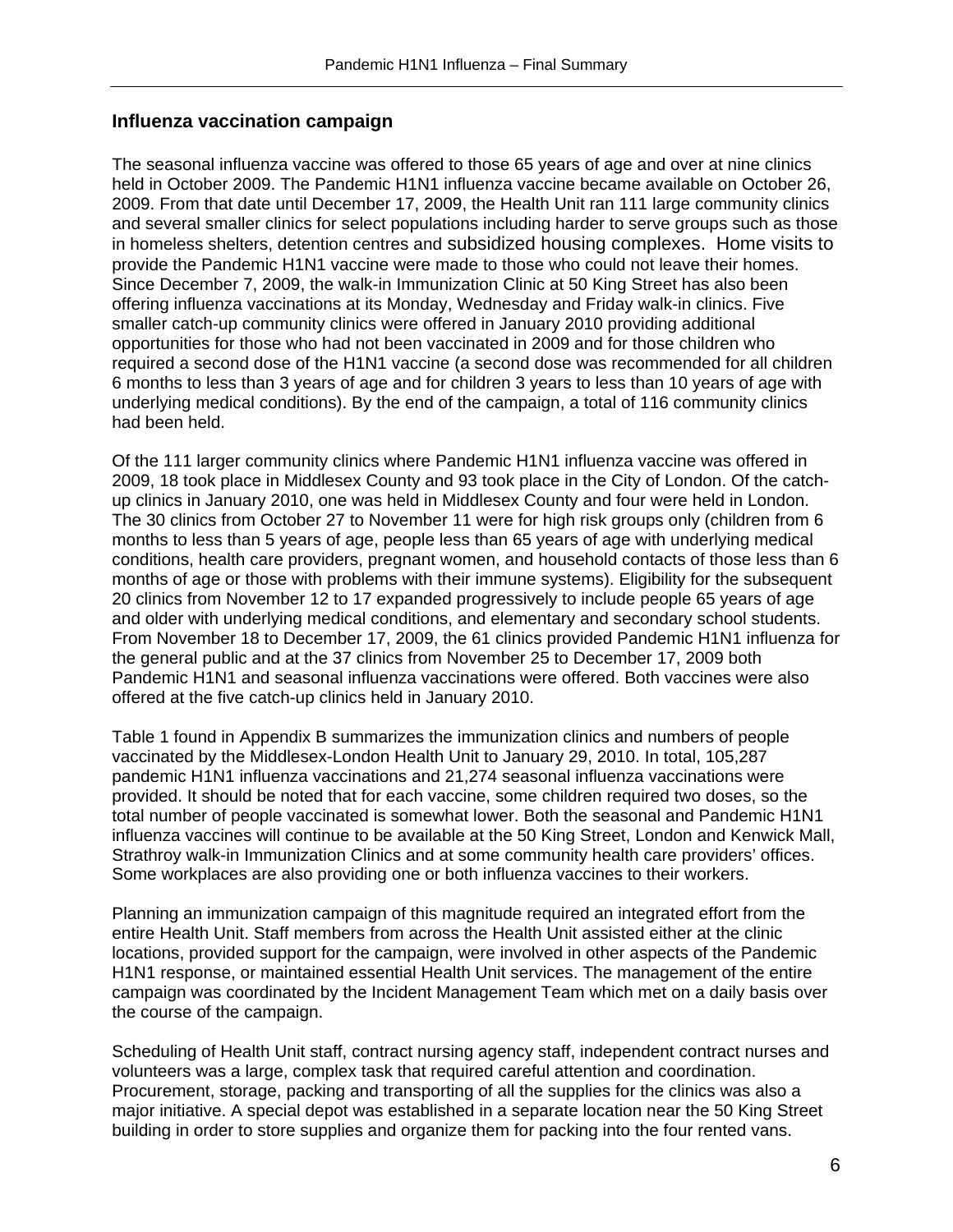Another major undertaking during the campaign was determining the locations for the clinics and informing the public of the clinic dates, times, locations and eligibility criteria. Each location also needed to be assessed to ensure there were no occupational health risks associated with the chosen facility and all the necessary tables and chairs were on site.

#### **Unique Challenges**

Staff has considerable experience running immunization clinics based on past immunization campaigns including meningococcal in 2001, hepatitis A in 2002 and annual seasonal influenza vaccination campaigns. There were, however, unique aspects of the Pandemic H1N1 influenza mass vaccination campaign that resulted in a number of challenges. These included:

- *(a) Staffing:* Providing staff and volunteers for 116 community clinics required a very large amount of work in collaboration with community partners. In total, over 825 staff and volunteers worked almost 5,300 shifts. Appendix C outlines the various staffing components needed to successfully mount this campaign. All staff were oriented to their roles, but in particular registered nurses were required to complete one of six three-hour refresher sessions on vaccine administration.
- *(b) Vaccination of vulnerable populations:* Some populations were better served by smaller clinics in specific locations. In addition, some people could not attend a clinic for medical reasons. A travelling team of nurses administered 898 Pandemic H1N1 and/or seasonal influenza vaccines at 19 separate sites such as shelters, detention centres and subsidized housing complexes. In addition, five nurses provided 19 home visits to clients unable to leave their homes.
- *(c) Eligibility criteria:* The Health Unit is accustomed to providing influenza vaccine to whomever wants to be vaccinated. The need to ensure that the evolving eligibility criteria were met among those seeking vaccination was a new challenge. Health Unit staff members assisted volunteers in this task under the direction of a Health Unit Manager at each clinic. At the clinics that were restricted to certain groups, eligibility forms were signed by people requesting to be vaccinated in order to ensure that they met the current eligibility criteria.
- *(d) Vaccine supply:* Finite production capacity and the switch to production of unadjuvanted Pandemic H1N1 influenza vaccine resulted in limited supplies of vaccine for several weeks at the beginning of the campaign. Limited vaccine supply made planning the number of vaccination clinics a challenge and precluded expansion of vaccination to the general public until later in the campaign, which required that eligibility criteria remain in place for longer than anticipated.
- *(e) Five vaccines products:* Five different influenza vaccine products were available during the course of the campaign, each requiring multiple documents and staff education to support their use. These included the adjuvanted Pandemic H1N1 influenza, two unadjuvanted Pandemic H1N1 influenza (one from Australia and one from Canada) and two seasonal influenza vaccines. Communicating changes in how these vaccines were to be used (e.g. vaccine products and number of doses for children) also resulted in challenges during the campaign.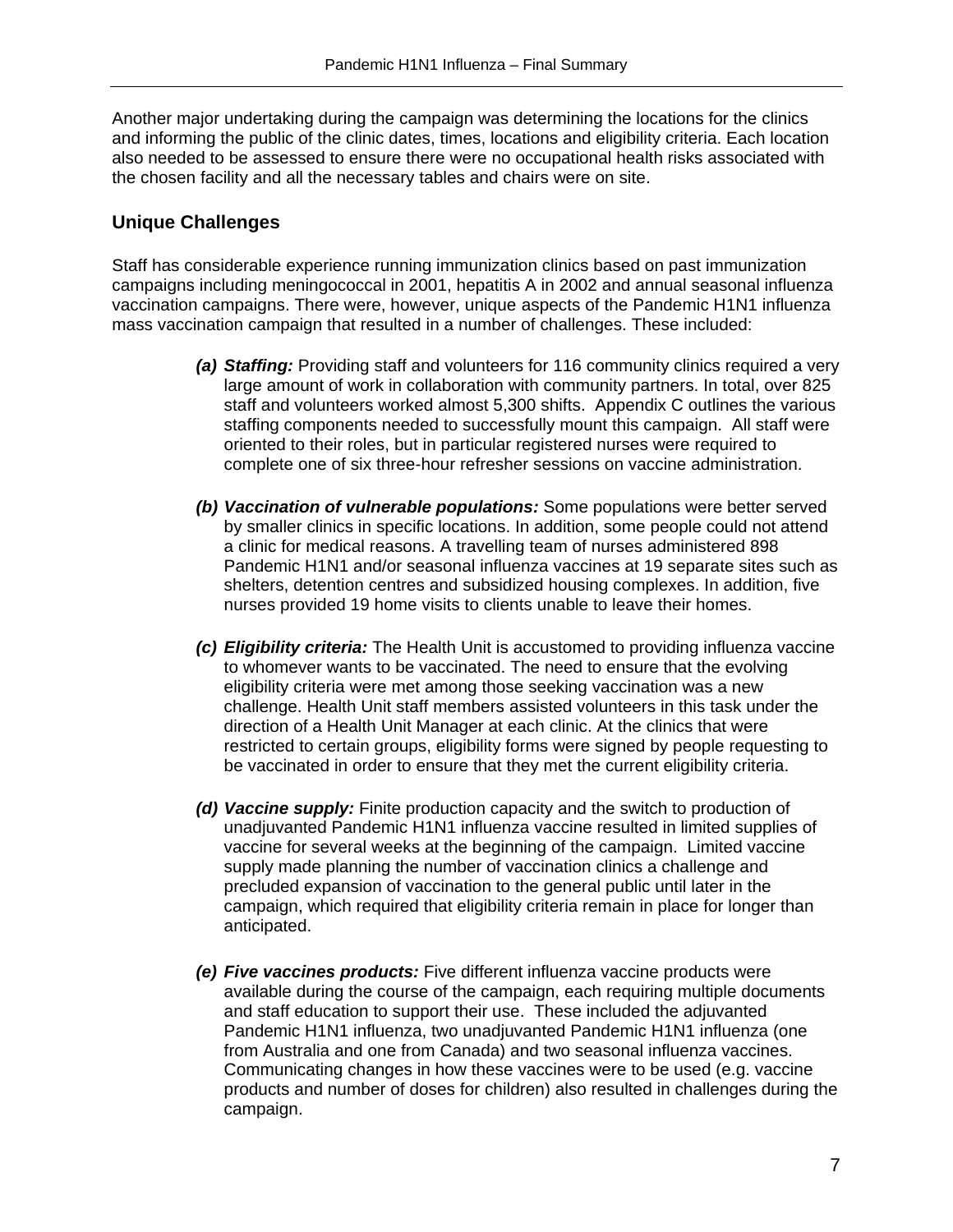- *(f) Electronic data entry:* A new computer program was created to record demographic and vaccine information on people attending the clinics. Modifications in managing clinic flow were required to adapt to the new system.
- *(g) Predicting volumes:* Difficulty in predicting the number of attendees at the clinics and therefore the number of staff required at each clinic was an ongoing challenge. Clinics at the beginning of the campaign were very busy, however, the volume decreased when eligibility criteria were not expanded for several weeks. Demand increased again when the clinics were opened to the general public and when both Pandemic H1N1 and seasonal influenza vaccines were made available at the same clinics. Demand for vaccine was significantly lower at the catch-up clinics held in January 2010.
- *(h) Finding clinic sites:* There are very specific requirement for locations that are chosen as clinic sites, including having adequate parking. Aside from the use of schools and community centres which are usual sites for annual influenza vaccination clinics, some large vacant commercial properties with ample parking were required for this campaign.
- *(i) Reaching multicultural communities:* Challenges were noted in reaching the multi-cultural community and in communicating complex messages where language and / or literacy barriers exist. This remains an area for additional attention for future campaigns
- *(j) Transit strike:* The London Transit strike occurred at the same time as the immunization campaign in 2009, and potentially limited access to influenza vaccination for those who relied on public transportation. The catch-up clinics were held in January 2010, in part, to provide opportunities to receive the influenza vaccines for those who rely on public transit.

#### **Distribution of vaccine to health care providers**

The adjuvanted Pandemic H1N1 influenza vaccine came in shoe box size containers containing 50 vials of the antigen and 50 vials of the adjuvant, totaling 500 doses of vaccine. Community health care providers, including doctors, nurse practitioners, hospitals and long term care facilities, who wanted to offer vaccine to those who were eligible, submitted orders to the Health Unit. Calculations were done to determine how much vaccine could be distributed to community providers and how much should be kept for Health Unit run community clinics. The quantity allocated to each community health care provider was then repacked, appropriate labels were attached to the packaging and the appropriate product and mixing information were inserted into the package. The health care provider was then called to pick-up their vaccine from the Health Unit.

Later in the campaign, workplaces were also given the opportunity to provide the Pandemic H1N1 influenza vaccine for their employees. This required the workplace or the nursing agency with whom they contracted, to meet the Ministry of Health and Long-Term Care pre-qualification requirements. Orders were then placed with the Health Unit and vaccine was packaged by staff for the workplaces.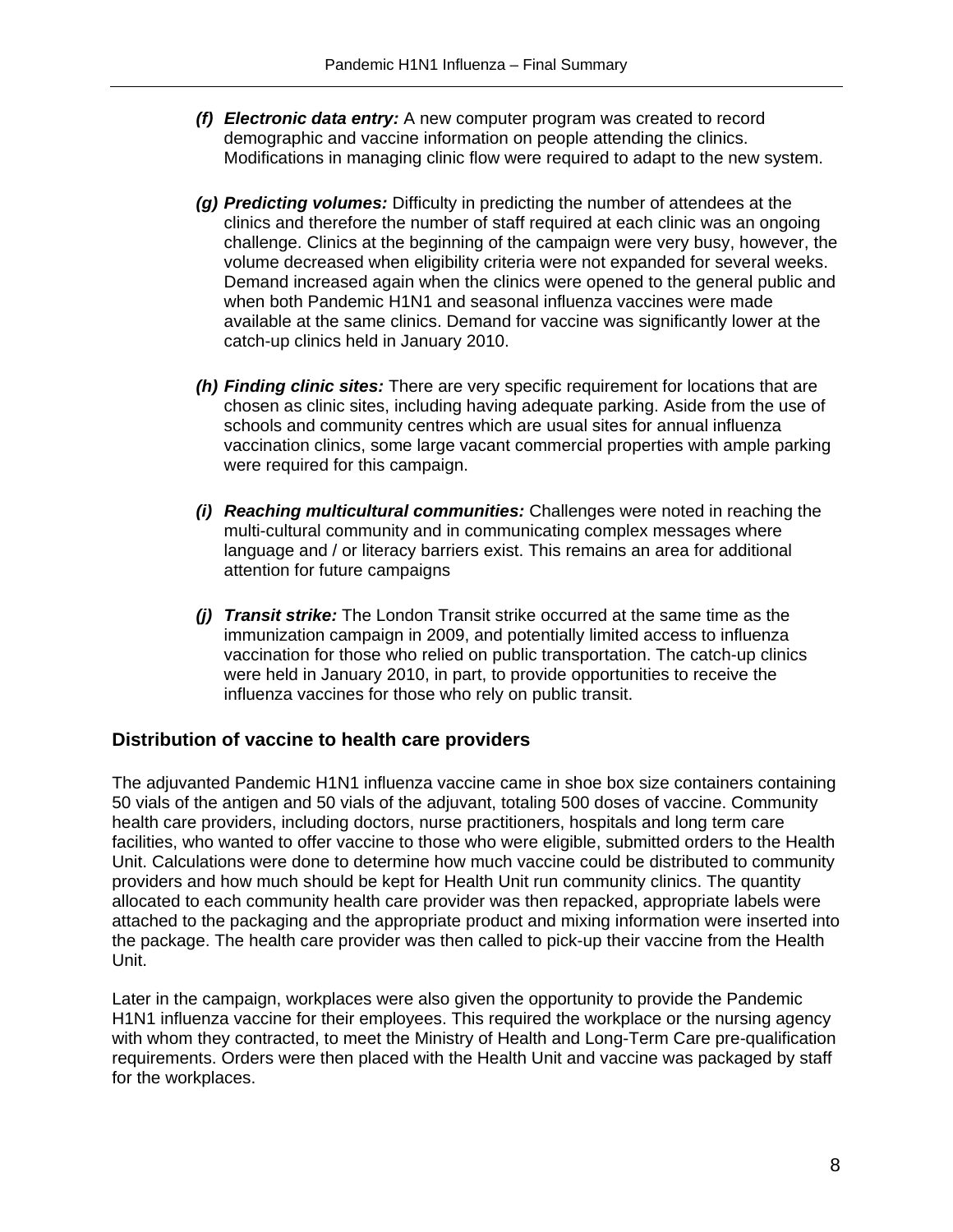Based on a full adult dose, 42,895 doses of Pandemic H1N1 influenza vaccine was distributed to community health care providers and workplaces, 15,980 doses were sent to hospitals for staff members and patients, and 6,994 doses were distributed to long term care facilities for staff members and residents. In total, 65,869 full adult doses of H1N1 influenza vaccine were distributed to health care providers and health care facilities in Middlesex-London. It is not currently possible to know how many people were vaccinated with these doses since some doses were provided to children (some of whom only require a half dose) and some vaccine may not yet have been administered.

#### **Surveillance**

To assess the extent of Pandemic H1N1 influenza in the community, a weekly surveillance report was published from September 11, 2009 to December 20, 2009 inclusive and then again from January 11, 2010 until the present time. The surveillance reports synthesize the extent of community influenza activity based on the summary of up to 12 indicators. A graph providing the date of illness onset or date of sample collection of laboratory-confirmed cases was often included. The weekly surveillance reports were posted on the website and sent to numerous email distribution lists and the local media. An example of the weekly surveillance report from the peak of the outbreak is enclosed as Appendix D.

#### **Communications**

Communications was of major importance in the Pandemic H1N1 response. Elements of the communication strategy included: regular community updates and surveillance reports to the general community and media, the creation of an H1N1-specific area on the Health Unit's web site, media releases and media interviews, use of Twitter to inform the public and media of evolving issues including wait times at the clinics, the telephone information line, a special email address where the public could send questions, letters to schools, health care provider communications, and internal health unit staff communications. Each will be reviewed below.

- *a) Community updates and surveillance reports:* From the onset of the campaign to January 26, 2010, 25 community updates and/or surveillance reports were issued, 18 of which were issued since September 2009. These provided information about the current epidemiology in Middlesex-London and other jurisdictions and evolving issues related to the Pandemic H1N1 response and/or immunization campaign. These reports were emailed to a large email distribution list that included the media and health care providers and were also posted on the Health Unit's web site.
- *b) Information on the Health Unit's web site:* A H1N1 specific section of the Health Unit's web site with a distinct and simple web address (www.heathunit.com/H1N1) was created. This area of the web site includes upto-date information and provides downloadable resources related to the H1N1 Pandemic. In addition to its own url, a yellow button was created on the Health Unit's homepage to lead users directly to the H1N1 information. These web pages were updated on almost a daily basis. In total, 248,004 hits to the Pandemic H1N1 web site were recorded since it went live in late-September 2009.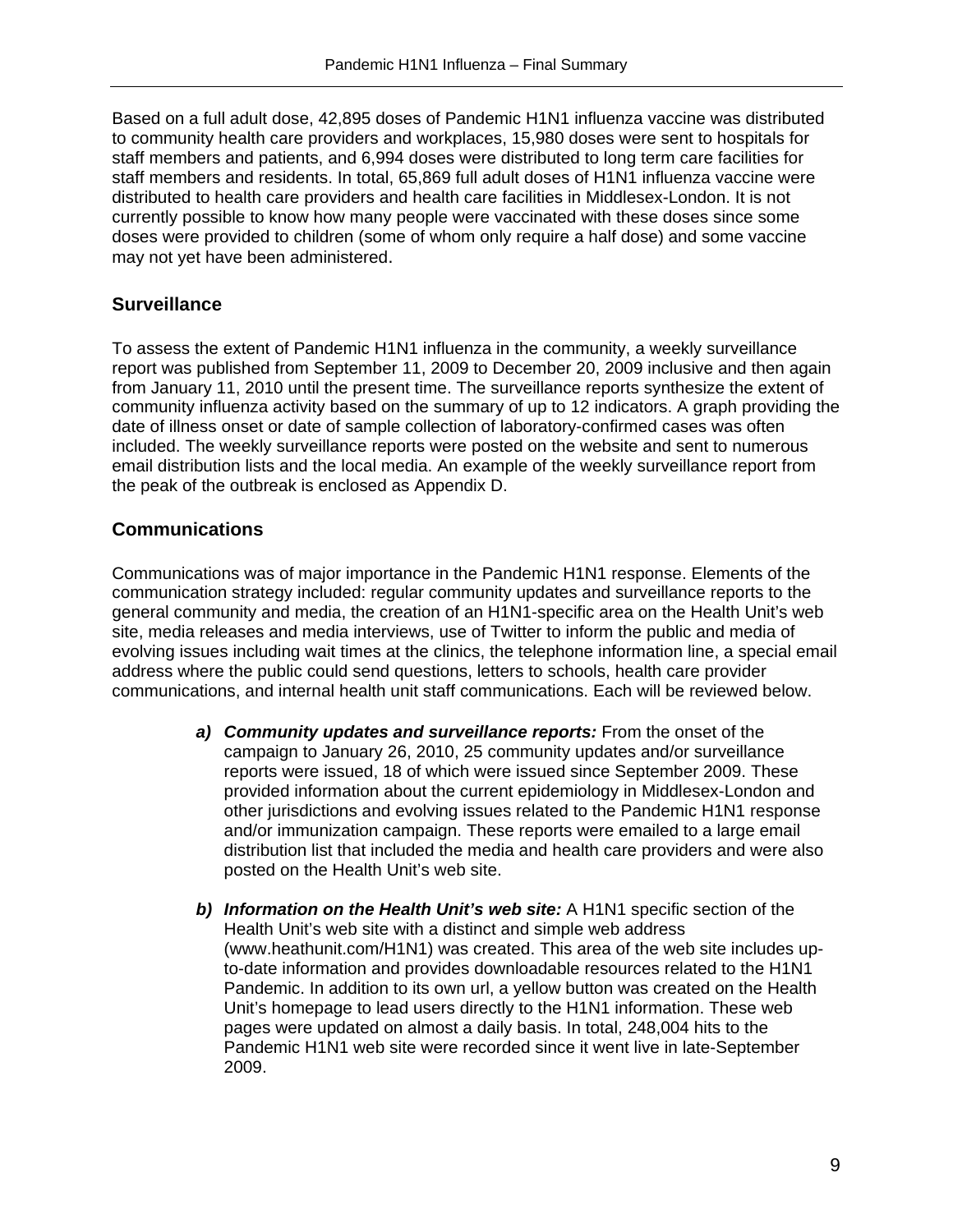- *c) Media releases and media interviews:* There was considerable interest in Pandemic H1N1 influenza on the part of the media and the public. Between May 6 and December 14, the Health Unit issues 24 media releases on various H1N1 related announcements. These releases and enquiries from the media about H1N1 led to 356 media reports across Middlesex-London that involved the participation of Health Unit staff. Media coverage of the H1N1 Pandemic was far greater than any other story last year, accounting for roughly 46% of Health Unitrelated stories in 2009.
- *d) Twitter:* As a first for the Health Unit, the social media website Twitter was used to keep the public informed about developments in the Health Unit's H1N1 response, including news releases, community updates and most successfully, rapidly changing information, such as immunization clinic wait times. The Tweets were posted on a Twitter page (www.twitter.com/MLHealthUnit) and the Health Unit's web site and sent to followers (currently 545). Among the Twitter followers were members of the London and Middlesex County media, who monitored the Tweets, often re-Tweeting (or sending the Health Unit's messages) to their followers and/or broadcasting the information on radio to encourage or discourage the public from attending particular clinics based on wait-times. Staff issued 393 Tweets since beginning to use Twitter on October 19<sup>th</sup>, 2009.
- *e) Telephone information line:* From October 26 to December 14, additional staff members were assigned to manage anticipated increases in call volume related to Pandemic H1N1 influenza and vaccination clinics. Staff members were on-site at 50 King Street to answer calls from the public from 8:30 am to 7:30 pm on weekdays and from 9:00 am to 3:00 pm on Saturdays; with calls outside of these times handled through the usual on-call system. According to database reports, the highest call volume occurred on October 27 when 489 calls were answered by staff. In total, at least 6,500 calls were answered by staff from October 26 to December 14, 2009.
- *f) Email questions from the public:* A special *h1n1info@mlhu.on.ca* email address was created, which was publicized widely. Through this email address, the usual incoming Health Unit email address *health@mlhu.on.ca* and other incoming emails to staff, hundreds of email questions were responded to.
- *g) School letters:* Three letters were sent home to the approximately 80,000 school students who attend schools in Middlesex-London. The first letter was sent in the middle of June 2009 to provide information on the H1N1 Pandemic and infection control precautions. The second letter was sent during the first two weeks of school in September 2009 to reinforce infection control precautions. A third letter was sent between November 12 and 16 to inform students of the upcoming clinics where they could receive their vaccinations.
- *h) Health care provider updates:* In addition to the Community Updates and surveillance reports, community health care providers received frequent emails providing them with clinical information to assist in managing their patients. In total, approximately 55 email updates were sent to community health care providers, 35 of which were from September 1, 2009 to January 26, 2010. These communications were also posted in a specific area of the Health Unit web site. As well, numerous email and telephone questions from health care providers were responded to.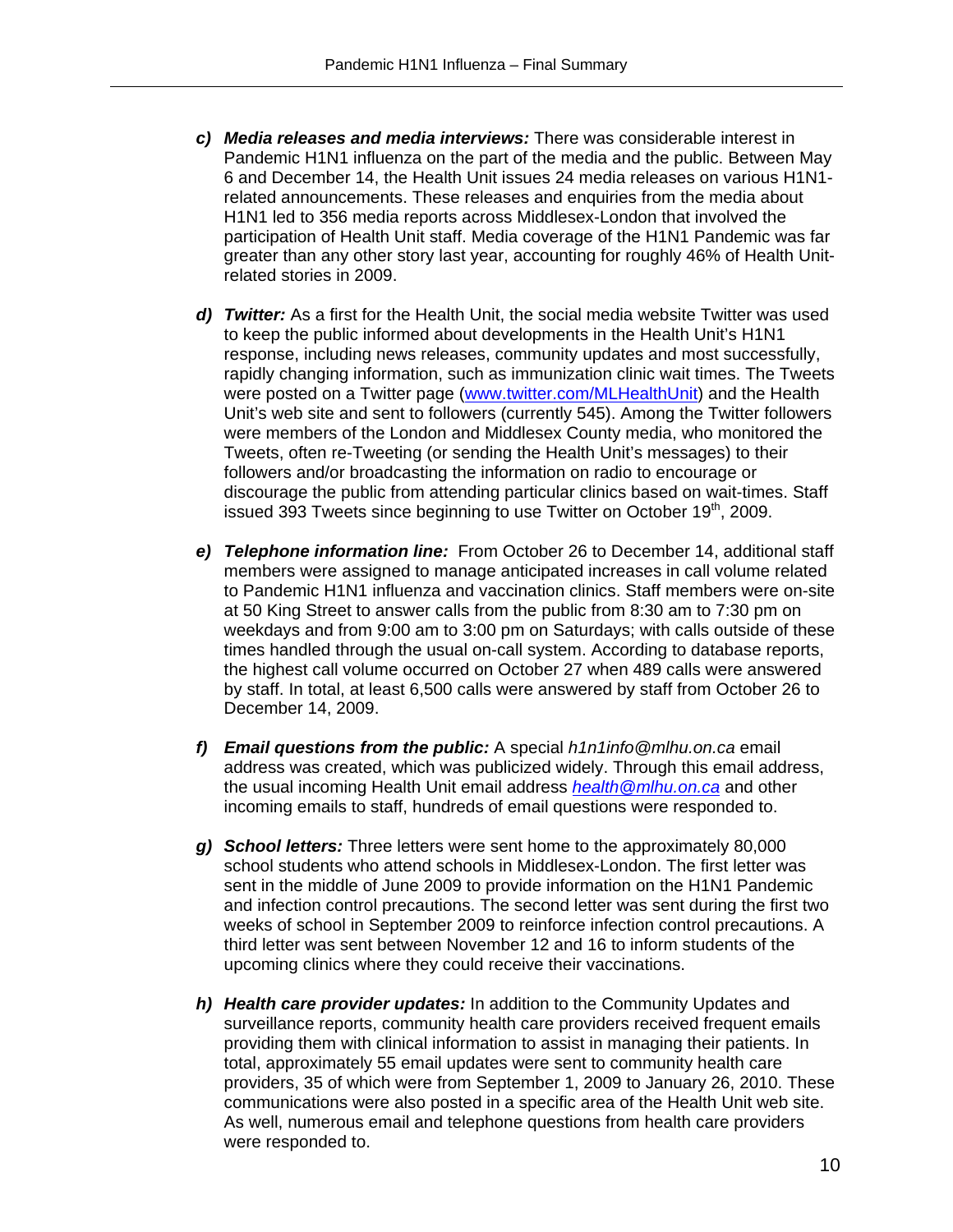*i) Internal staff communications:* In addition to the materials sent to community health care providers and the public, specific communications were sent to staff members to provide the information they required as part of the Pandemic H1N1 response. In total, five internal staff newsletters were written. As well, an all-staff meeting was held on October 20, 2009, and emails and voicemails were sent to advise staff of time sensitive issues.

#### **Financial implications**

The cost of the campaign was closely tracked and staff members were requested to record all H1N1-related work and expenses. This includes Health Unit staff hours as well as costs related to external personnel who provided clinic services. Appendix E details the cost of the Health Unit's response to the H1N1 campaign. As can be seen, the total cost to December 31, 2009 was calculated at \$1,925,147. All of these expenses will be reimbursed 100% by the Ministry of Health and Long-Term Care.

#### **Evaluation**

An evaluation plan was developed early in the campaign to address important information needs. The overarching evaluation questions are: 1) What worked well? 2) What didn't work well? and 3) What should we do differently? Real time data collection and routine debriefing were incorporated throughout the campaign. A formal evaluation including a debrief with the Incident Management Team, an on-line survey of staff members and a similar survey of Health Unit volunteers which is currently underway.

#### **Conclusion**

Responding to the H1N1 Influenza Pandemic of 2009 was a major undertaking involving the entire Health Unit staff and many community partners. Although the 2009 H1N1 Pandemic was relatively mild and placed only limited demand on the health care system, it serves to illustrate what the potential impact of a more serious pandemic could be.

Based on formal evaluations of past outbreak responses and mass immunization campaigns, the Health Unit has enhanced its ability to respond to outbreaks such as the 2009 Influenza Pandemic. Learnings from the response to the 2009 Influenza Pandemic will be captured in order to refine the response to future outbreaks.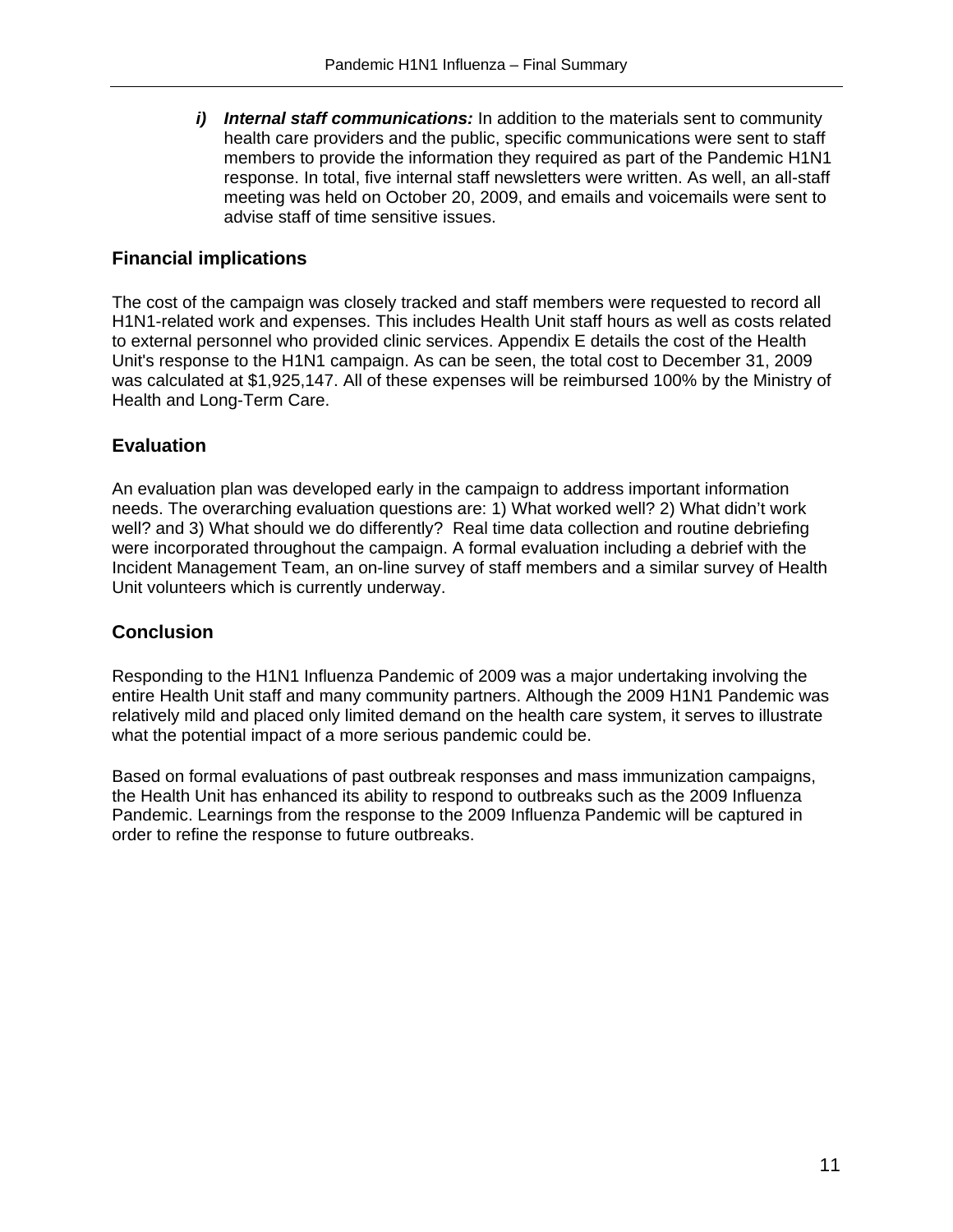#### **Appendix A**

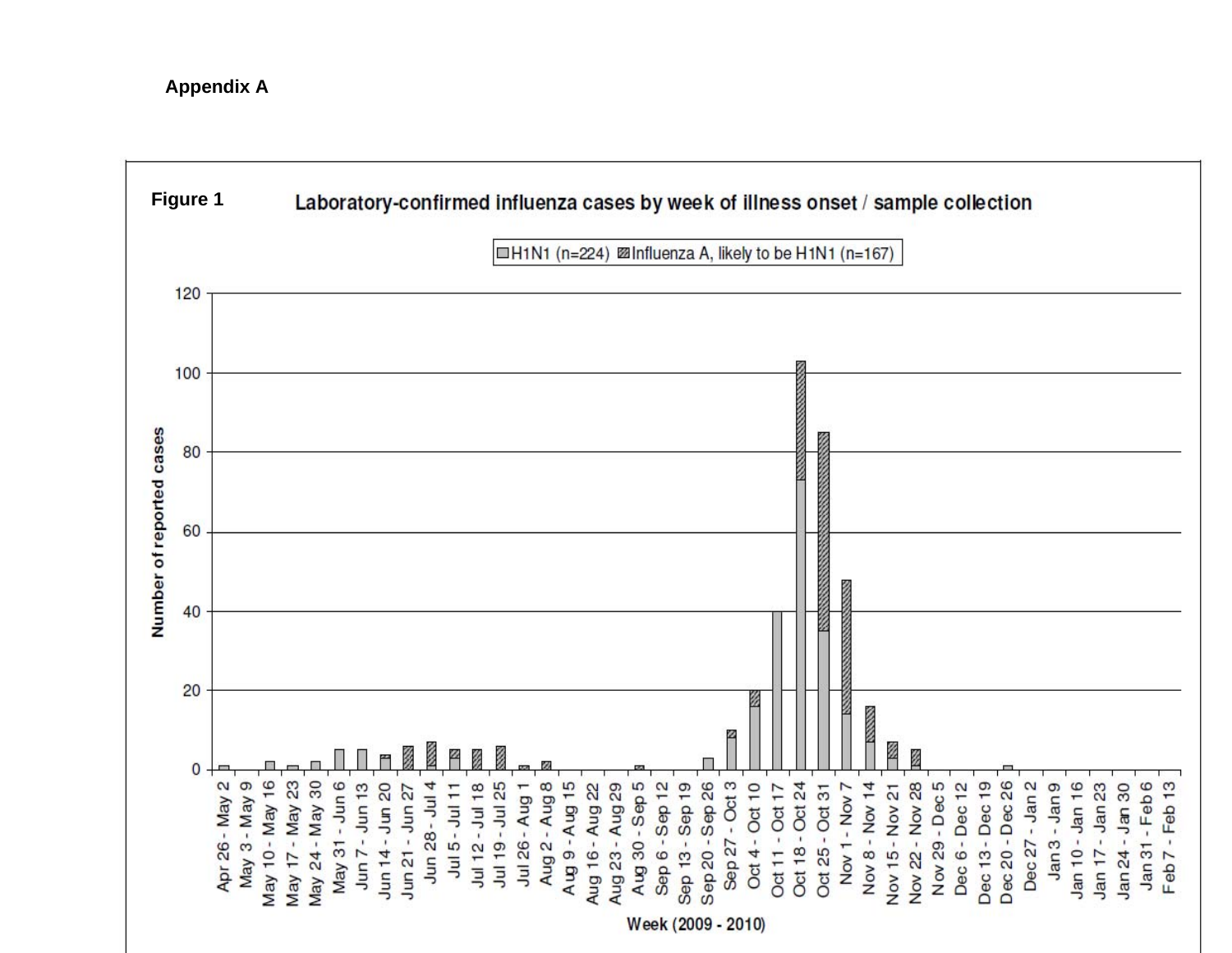| <b>Dates</b>                           | <b>Targeted Groups</b>                                                                                                                                  | <b>Number of</b><br>clinics | <b>Number of doses</b><br>of pandemic<br><b>H1N1</b> vaccine<br>provided | <b>Number of doses</b><br>of seasonal<br>influenza vaccine<br>provided |
|----------------------------------------|---------------------------------------------------------------------------------------------------------------------------------------------------------|-----------------------------|--------------------------------------------------------------------------|------------------------------------------------------------------------|
| October 13 - 27,<br>2009               | Seasonal influenza<br>vaccine for people 65<br>years of age and older                                                                                   | 9                           | Vaccine not<br>available                                                 | 1569                                                                   |
| October 27 -<br>November 11, 2009      | Pandemic H1N1 influenza<br>vaccine for high risk<br>groups, excluding those 65<br>years of age and older                                                | 30                          | 31,754                                                                   | Vaccine not<br>provided                                                |
| November $12 - 17$ ,<br>2009           | Pandemic H1N1 influenza<br>vaccine for high risk<br>groups, including those 65<br>years of age and over;<br>Elementary and secondary<br>school students | 20                          | 12,971                                                                   | Vaccine not<br>provided                                                |
| November $18 - 24$ ,<br>2009           | Pandemic H1N1 influenza<br>vaccine for general public                                                                                                   | 22                          | 32,069                                                                   | Vaccine not<br>provided                                                |
| November 25 -<br>December 17, 2009     | Pandemic H1N1 and<br>seasonal influenza<br>vaccines for the general<br>public                                                                           | 37                          | 25,928                                                                   | 18,166                                                                 |
| October 26-<br>December 2, 2009        | Pandemic H1N1 and /or<br>seasonal influenza<br>vaccination clinics for<br>specific populations and<br>staff immunization clinics                        | 22                          | 1102                                                                     | 306                                                                    |
| January $5 - 22$ ,<br>2010             | Pandemic H1N1 influenza<br>and seasonal influenza<br>vaccines for the general<br>public – Community<br>catch-up clinics                                 | 5                           | 664                                                                      | 530                                                                    |
| December 7, 2009 -<br>January 29, 2010 | Pandemic H1N1 and<br>seasonal influenza<br>vaccines at 50 King Street<br>walk-in clinics                                                                | 20                          | 799                                                                      | 703                                                                    |
| <b>TOTALS</b>                          |                                                                                                                                                         | 165                         | 105,287                                                                  | 21,274                                                                 |

## **Table 1: Summary of immunization clinics and numbers of people vaccinated**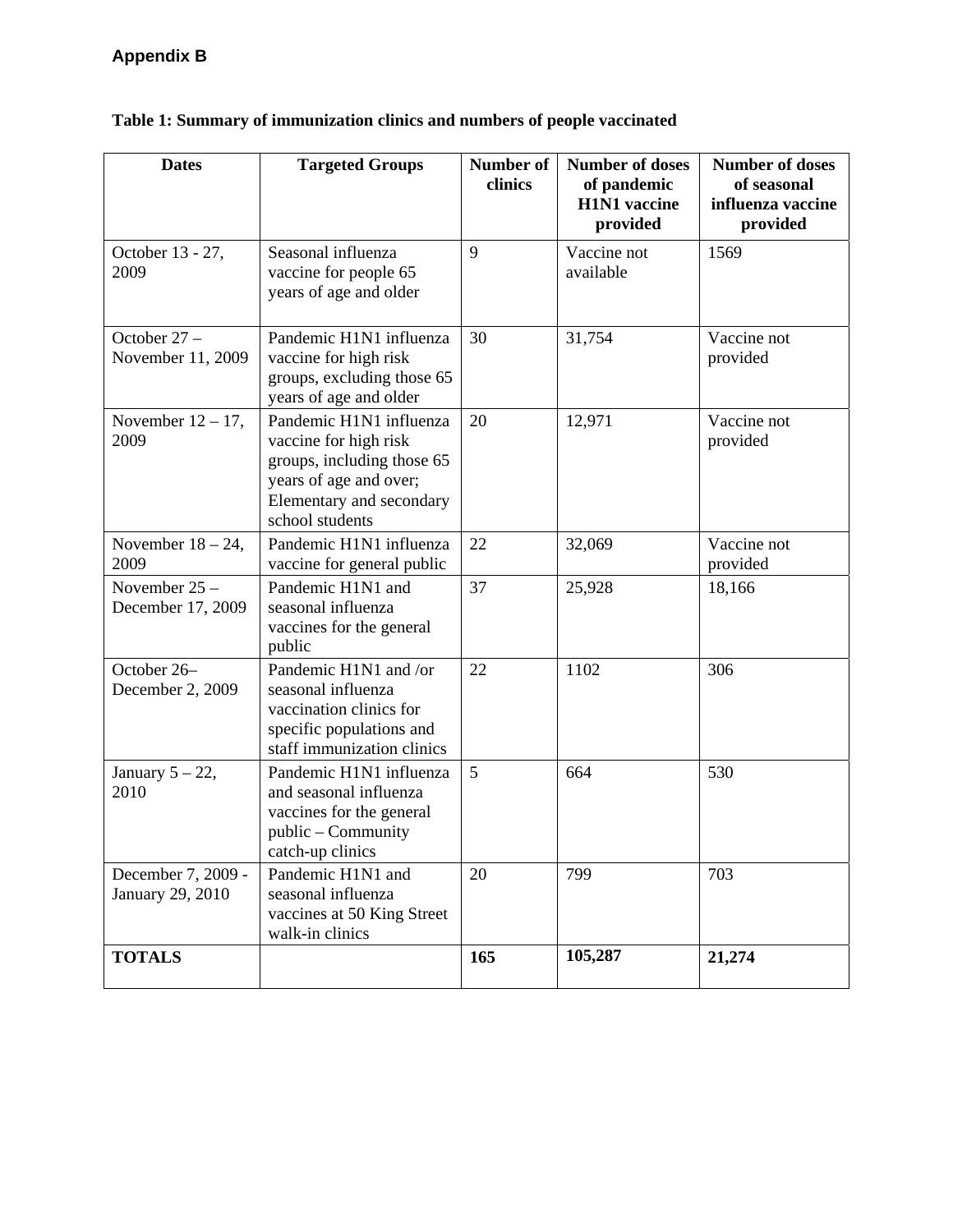### **H1N1 Campaign – Staffing Components 116 Clinics Offered Within 47 Days October 26, 2009 – January 22, 2010**

| <b>Role</b>                                                  | # of Staff     | Total # of shifts worked |
|--------------------------------------------------------------|----------------|--------------------------|
| <b>Contract Nurses</b>                                       | 127            | 1206                     |
| <b>Contract Registered Practical</b><br>Nurses (RPNs)        | 31             | 236                      |
| <b>MLHU Casual Public Health</b><br><b>Nurses</b>            | 15             | 242                      |
| <b>MLHU Public Health Nurses</b>                             | 96             | 877                      |
| <b>MLHU Team Leaders (Public</b><br>Health Nurses)           | 17             | 311                      |
| Agency Nurses -<br>Aim/WeCare/VON                            | 38             | 216                      |
| <b>Total - Nurses</b>                                        | 324            | 3088                     |
|                                                              |                |                          |
| <b>MLHU Site Managers</b><br>-Total                          | 15             | 110                      |
|                                                              |                |                          |
| <b>MLHU Drivers</b>                                          | 29             | 337                      |
| <b>MLHU Immunization</b><br><b>Administrative Assistants</b> | $\overline{7}$ | 169                      |
| <b>MLHU Packers</b>                                          | 16             | 48                       |
| <b>MLHU Swipers</b>                                          | 84             | 740                      |
| <b>Total - Other</b>                                         | 136            | 1294                     |
|                                                              |                |                          |
| Volunteers<br>- Total                                        | 350            | 800                      |
| <b>Grand Total</b>                                           | 825            | 5292                     |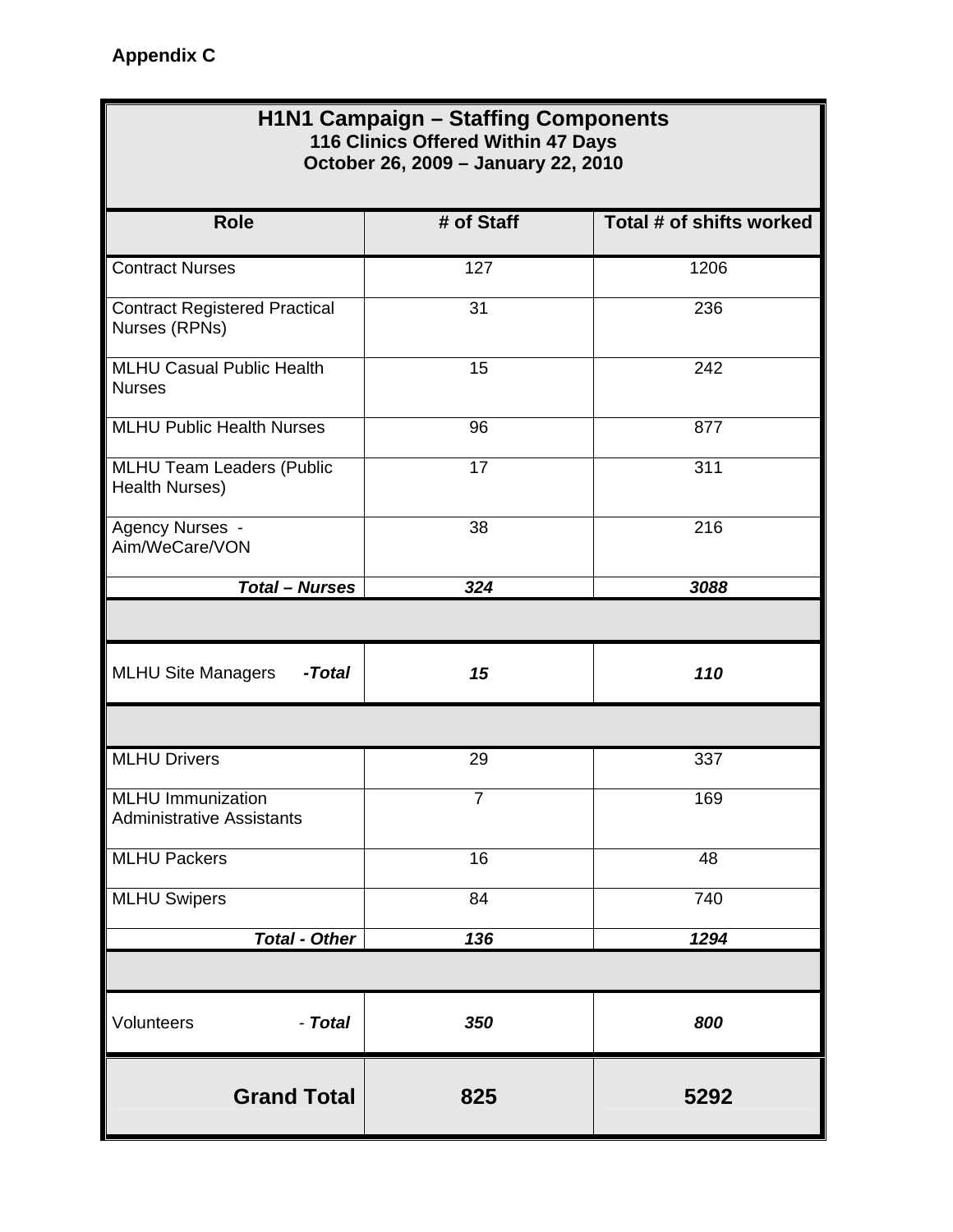

communicable disease & sexual health · dental health · environmental health & chronic disease prevention · family health · research, education, evaluation & development

# **Pandemic (H1N1) 2009 Influenza Virus Update of Current Status and Issues**

November 1, 2009

#### **Pandemic (H1N1) influenza activity in Middlesex-London:**

Influenza activity in Middlesex-London continues to increase and is widespread in the community. Between October 26 and 30, the Health Unit received reports of 73 new laboratory-confirmed cases of influenza, both Pandemic (H1N1) influenza and influenza A, which is quite likely to be the Pandemic (H1N1) strain. The number of people in the community who have influenza is likely considerably higher than indicated by laboratory-confirmed cases, since most people with influenza do not need to see their health care provider, and for most people testing is not recommended.

Since the last Community Update, 25 people with laboratory-confirmed H1N1 infection were admitted to hospital.

Across the province, 31.7% of all nose samples taken in people with respiratory illness came back positive for the Pandemic (H1N1) strain, although testing was pending on several samples. In Middlesex-London, the percentage was considerably higher at 57.9%. Both of these values are higher than in the previous week. The higher rates in Middlesex-London compared to Ontario as a whole are likely due to fact that influenza activity in our area appears to have started earlier than in most other areas of the province.

The proportion of patients visiting emergency rooms due to symptoms of fever and respiratory illness also continues to rise. On average, 36.8% of patients visiting London emergency departments during the week of October 25 and 31 had fever and respiratory symptoms. The increase is particularly evident at the paediatric emergency room, where the weekly average of patients with fever and respiratory symptoms was 63.7%.

This week, the Health Unit began monitoring two additional indicators of influenza-like illness in the community. A large community employer has begun participating as a sentinel site for staff absenteeism. As of October 22, the proportion of staff absent due to illness was relatively low and comparable to the preceding three weeks. An X-ray provider is also participating as a sentinel site for new diagnoses of bronchopneumonia, which is a complication of influenza infection. Although only three days of results were initially available, diagnoses of bronchopneumonia were made in 12.9% to 15.5% of all chest X-rays performed. Usually only 1 to 2% of chest X-rays reveal bronchopneumonia.

Appendix A of this update shows all the indicators that the Health Unit is using to monitor influenza activity in Middlesex County and the City of London.

#### **Influenza vaccination clinics and vaccine distribution:**

From October 27 to 31, inclusive, the Health Unit ran a total of 10 immunization clinics and vaccinated approximately 14,000 people who are either health care providers or in high risk groups. **Although lines were very long at the first several clinics, they have decreased considerably since then. There are six remaining clinics targeted for high risk groups.** The dates, times and locations can be found on our website at healthunit.com/h1n1info.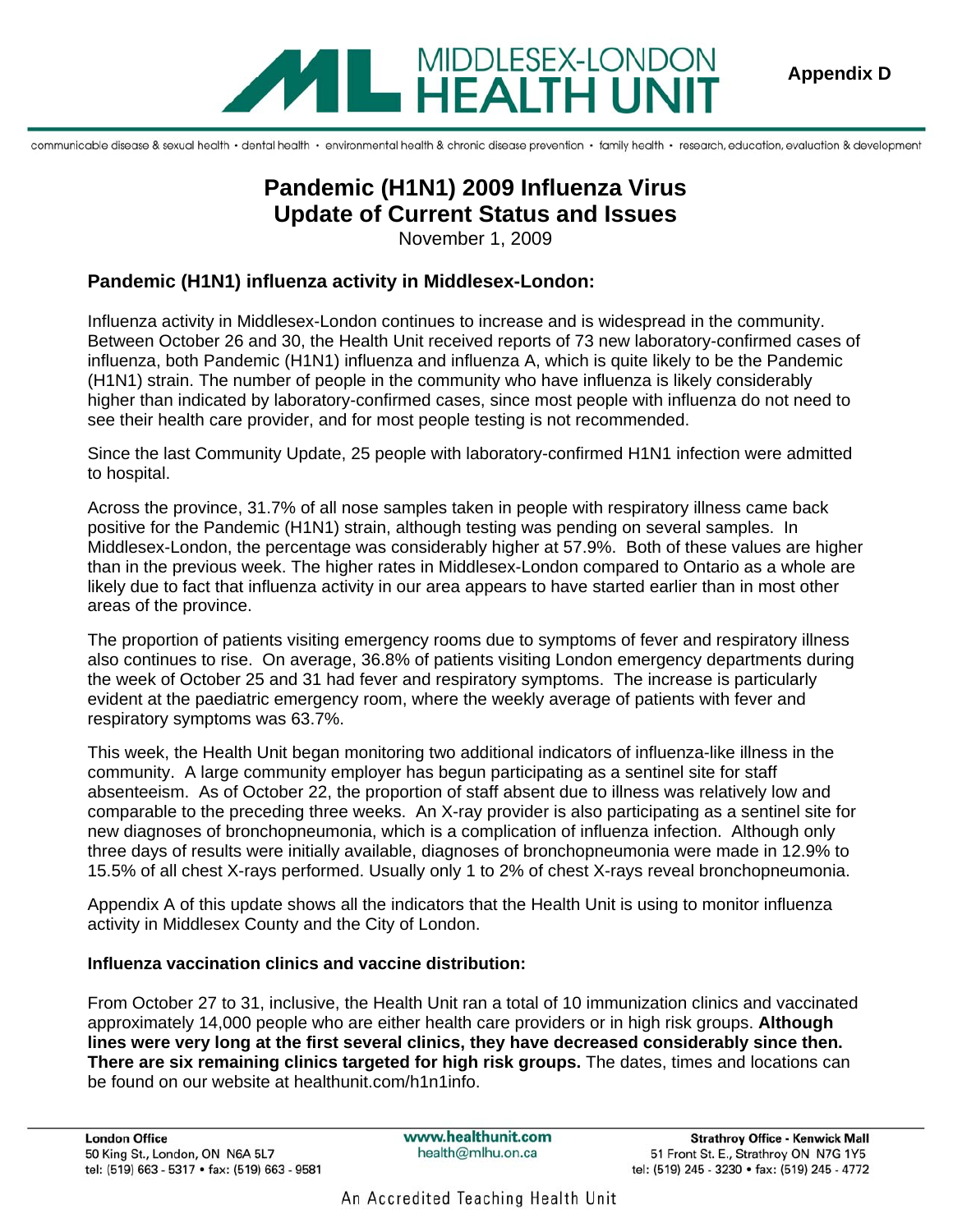It is very important to note that the remaining six clinics are only for the following high risk groups:

- Individuals under the age of 65 who:
	- have underlying medical conditions (such as heart disease, lung disease, cancer, kidney disease, problems with their immune system, blood problems, nervous system problems, very overweight);
	- are household members of children under the age of six (6) months;
	- are household members of people who have problems with their immune system (such as cancer treatment, HIV/AIDS, transplant patients, kidney dialysis, taking long term steroids or some other drugs);
- Children between six (6) months and less than five (5) years of age;
- Health care workers;
- Pregnant women (see below)\*.

\***Pregnancy:** We are expecting to receive a supply of the unadjuvanted vaccine this week, so pregnant women at any stage of pregnancy can be vaccinated with this product. Please check our website or contact the Health Unit at 519-663-5317 ext. 2330 to determine which clinics will have the unadjuvanted vaccine available.

Some things to consider for those attending our clinics are as follows:

- Bring your health card or drivers license;
- Wear a short-sleeved shirt;
- Don't skip a meal before attending;
- Consider coming later in the clinic as the clinics tend to be very busy at the beginning;
- Come dressed for the weather in case the line extends outside;
- Bring something for the kids to play with and eat in case there is a line;
- If the line is long, consider having one adult wait in the line; that person can call the kids or more vulnerable person to come when they are approaching the vaccination area.

In addition to our vaccination clinics, the Pandemic (H1N1) influenza vaccine has been distributed to some doctor's offices for their patients who meet the high risk criteria outlined above, hospitals for their staff members and some of their patients, and to long term care facilities for some of their staff members.

We hope to expand our clinics in consultation with the Ministry of Health and Long Term Care. Additional information on clinic expansion will be made available shortly.

#### **Keep checking our website:**

Information on our website is regularly updated. News on the Pandemic (H1N1) influenza vaccine and clinic schedules will be posted there when they are available. Visit www.healthunit.com/h1n1info regularly.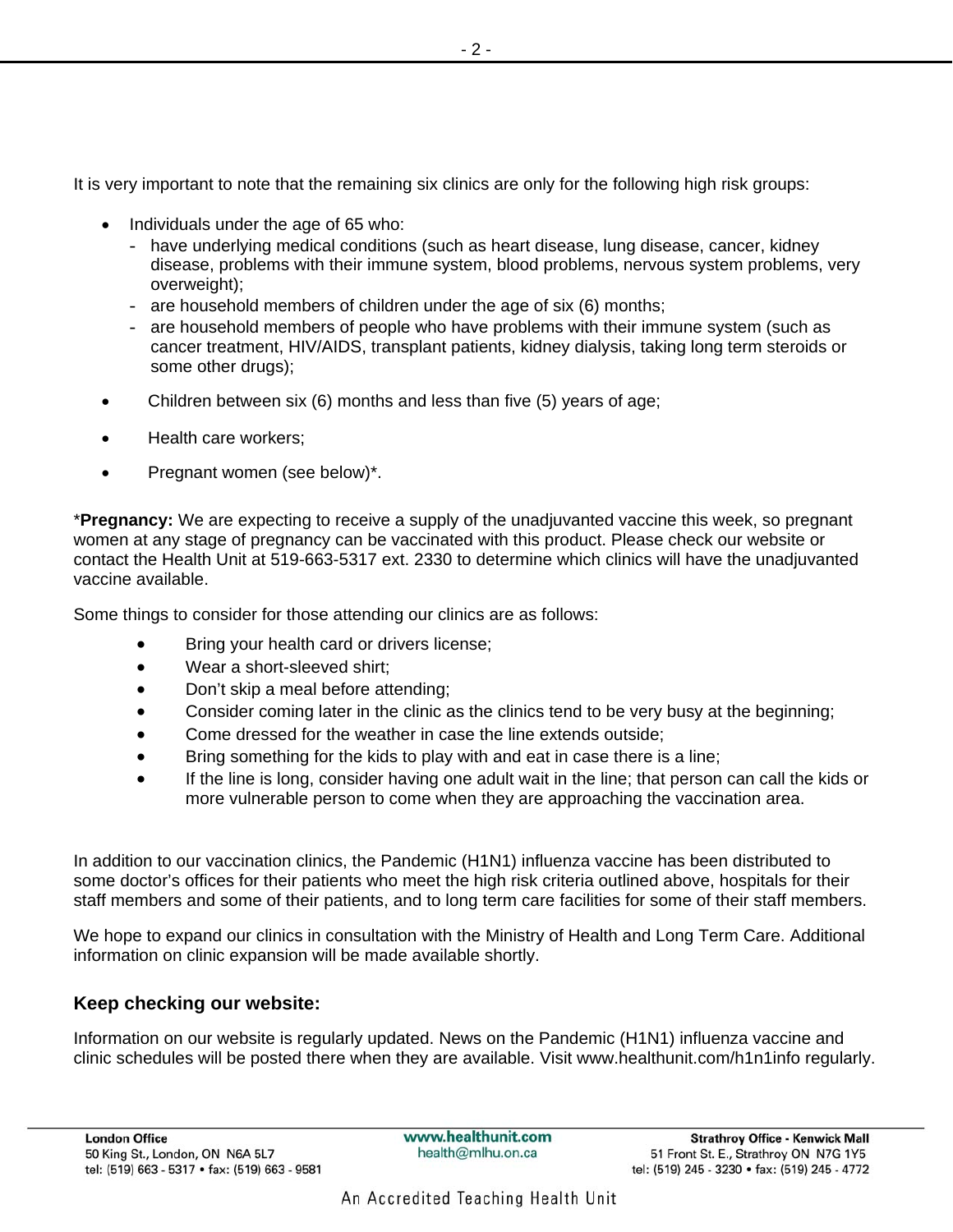#### **Appendix A Summary of Influenza Indicators**  October 31, 2009

All indicators show that influenza-like illness activity continues to increase and is widespread throughout the community.

| <b>Indicator</b>                                                                                                           | Recent data /<br>trends        | <b>Comments</b>                                                                                                                                                                                                                                                                                                                                                                                                                                                                                                                                |
|----------------------------------------------------------------------------------------------------------------------------|--------------------------------|------------------------------------------------------------------------------------------------------------------------------------------------------------------------------------------------------------------------------------------------------------------------------------------------------------------------------------------------------------------------------------------------------------------------------------------------------------------------------------------------------------------------------------------------|
| <b>Hospital emergency room</b><br>reports regarding the<br>percentage of patients<br>with fever and respiratory<br>illness | Increasing and<br>high         | From October 25 to 31, 36.8% of patients<br>$\bullet$<br>presented with a fever and respiratory illness<br>across all emergency rooms and the urgent care<br>centre. Values ranged from 17.1% to 75.0%,<br>depending on the site and day.<br>The weekly average was highest at the paediatric<br>emergency room, where 63.7% of patients<br>presenting with a fever and respiratory symptoms.<br>By comparison, over the summer less than 3% of<br>patients presenting to London emergency rooms<br>have had a fever and respiratory symptoms. |
| <b>Sentinel physicians</b><br>reports regarding the<br>percentage of patients<br>with fever and respiratory<br>illness     | Comparable to<br>previous week | For the week of October 18 to 24, the overall<br>$\bullet$<br>percentage of patients reporting fever and<br>respiratory illness on the surveillance day(s) was<br>8.5%. Values ranged from 4.8% to 25.8%<br>depending on the practice and the day.<br>This information is based on reports from 25<br>$\bullet$<br>physicians screening at 4 medical practices.                                                                                                                                                                                |
| <b>Absence reports from</b><br>child care centres<br>$(i.e.$ absenteeism > $10\%)$                                         | Increasing                     | Between October 26 and 30, 11.4% (13/114) of<br>$\bullet$<br>child care centres in Middlesex-London reported<br>absenteeism > 10%.                                                                                                                                                                                                                                                                                                                                                                                                             |
| <b>Absence reports from</b><br>schools<br>$(i.e.$ absenteeism $> 10\%)$                                                    | Increasing and<br>high         | Between October 26 and 29, 68.8% (88/128) of<br>$\bullet$<br>elementary schools in the two English school<br>boards in Middlesex-London had a 4-day<br>absenteeism rate exceeding 10%.<br>The 4-day average percentage of students absent<br>$\bullet$<br>ranged from 1.1% to 26.1%, depending on the<br>school.<br>Increased absenteeism has also been reported in<br>secondary schools and private schools.                                                                                                                                  |
| Staff absenteeism reports<br>from sentinel worksite                                                                        | Low                            | From October 16 to 22, an average of 2.9% of<br>$\bullet$<br>employees were absent from work due to illness.<br>This is comparable to the previous three weeks.                                                                                                                                                                                                                                                                                                                                                                                |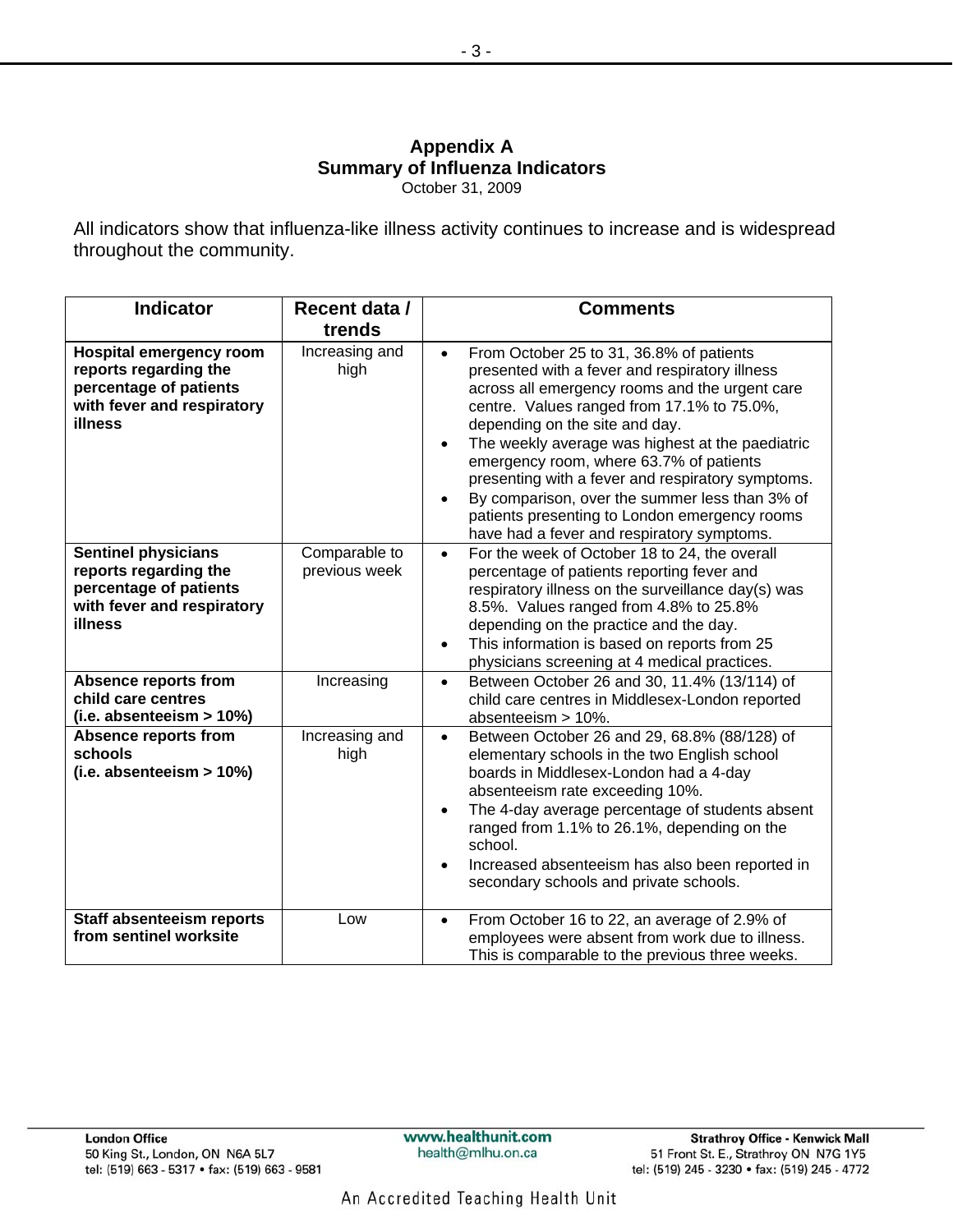#### **Appendix A**  (Continued)

| <b>Indicator</b>                                                                           | Recent data /<br>trends | <b>Comments</b>                                                                                                                                                                                                                                                                                                                                                                                                                                                                                                                                                                                                                                                         |  |
|--------------------------------------------------------------------------------------------|-------------------------|-------------------------------------------------------------------------------------------------------------------------------------------------------------------------------------------------------------------------------------------------------------------------------------------------------------------------------------------------------------------------------------------------------------------------------------------------------------------------------------------------------------------------------------------------------------------------------------------------------------------------------------------------------------------------|--|
| Laboratory-confirmed<br>cases                                                              | Increasing and<br>high  | From October 26 to 30, 73 laboratory-confirmed<br>$\bullet$<br>cases of influenza A were reported. This includes<br>cases of Pandemic (H1N1) and influenza A<br>positive cases that are likely to be Pandemic<br>(H <sub>1</sub> N <sub>1</sub> ).<br>As of October 30, in total, there have been 120<br>$\bullet$<br>laboratory-confirmed cases of Pandemic (H1N1)<br>and 104 influenza A positive cases that are quite<br>likely to be the Pandemic (H1N1) strain reported<br>among Middlesex-London residents, the majority of<br>whom have acquired their infection this fall.<br>Note: numbers may change slightly as additional information<br>becomes available. |  |
| <b>Newly identified</b><br>bronchopneumonia cases<br>at sentinel X-ray provider            | <b>High</b>             | Between October 27 and 29, the proportion of<br>$\bullet$<br>chest X-rays diagnosed as bronchopneumonia<br>ranged from 12.9% to 15.5%. The daily average<br>for this diagnosis is typically much lower at<br>between 1% and 2%.                                                                                                                                                                                                                                                                                                                                                                                                                                         |  |
| Percentage of all<br>laboratory samples that<br>are positive                               | Increasing and<br>high  | In Middlesex-London from October 18 to 24, 57.9%<br>$\bullet$<br>of all samples taken to test for influenza were<br>positive for the Pandemic (H1N1) strain.<br>In Ontario from October 18 to 24, 31.7% of all<br>$\bullet$<br>samples taken to test for influenza were positive for<br>the Pandemic (H1N1) strain. This compares to<br>approximately 1% at the beginning of September.                                                                                                                                                                                                                                                                                 |  |
| <b>Antiviral prescriptions</b><br>filled by major pharmacies                               | Increasing              | From October 18 to 24 in Middlesex-London,<br>$\bullet$<br>increased antiviral prescriptions were filled by<br>major pharmacies relative to other prescriptions,<br>compared to the previous week.                                                                                                                                                                                                                                                                                                                                                                                                                                                                      |  |
| <b>Calls to Telehealth Ontario</b><br>related to respiratory and<br>influenza-like illness | Increasing              | Between October 26 and 30, the Health Unit was<br>$\bullet$<br>notified of an increased number of calls related to<br>respiratory illness.                                                                                                                                                                                                                                                                                                                                                                                                                                                                                                                              |  |
| Long-term care facility<br>outbreaks                                                       | None reported           | No long-term care facility outbreaks due to the<br>$\bullet$<br>Pandemic (H1N1) 2009 strain have been reported.                                                                                                                                                                                                                                                                                                                                                                                                                                                                                                                                                         |  |
| <b>Hospitalizations</b>                                                                    | Increasing              | Since last report, 25 hospitalizations have been<br>$\bullet$<br>reported among laboratory-confirmed cases.<br>To date, 37 people have been hospitalized who<br>$\bullet$<br>had laboratory confirmation of the Pandemic<br>(H1N1) strain or who had influenza A, which is<br>quite likely to be the Pandemic (H1N1) strain.                                                                                                                                                                                                                                                                                                                                            |  |
| <b>Deaths</b>                                                                              | None reported           | No deaths have been reported.<br>$\bullet$                                                                                                                                                                                                                                                                                                                                                                                                                                                                                                                                                                                                                              |  |